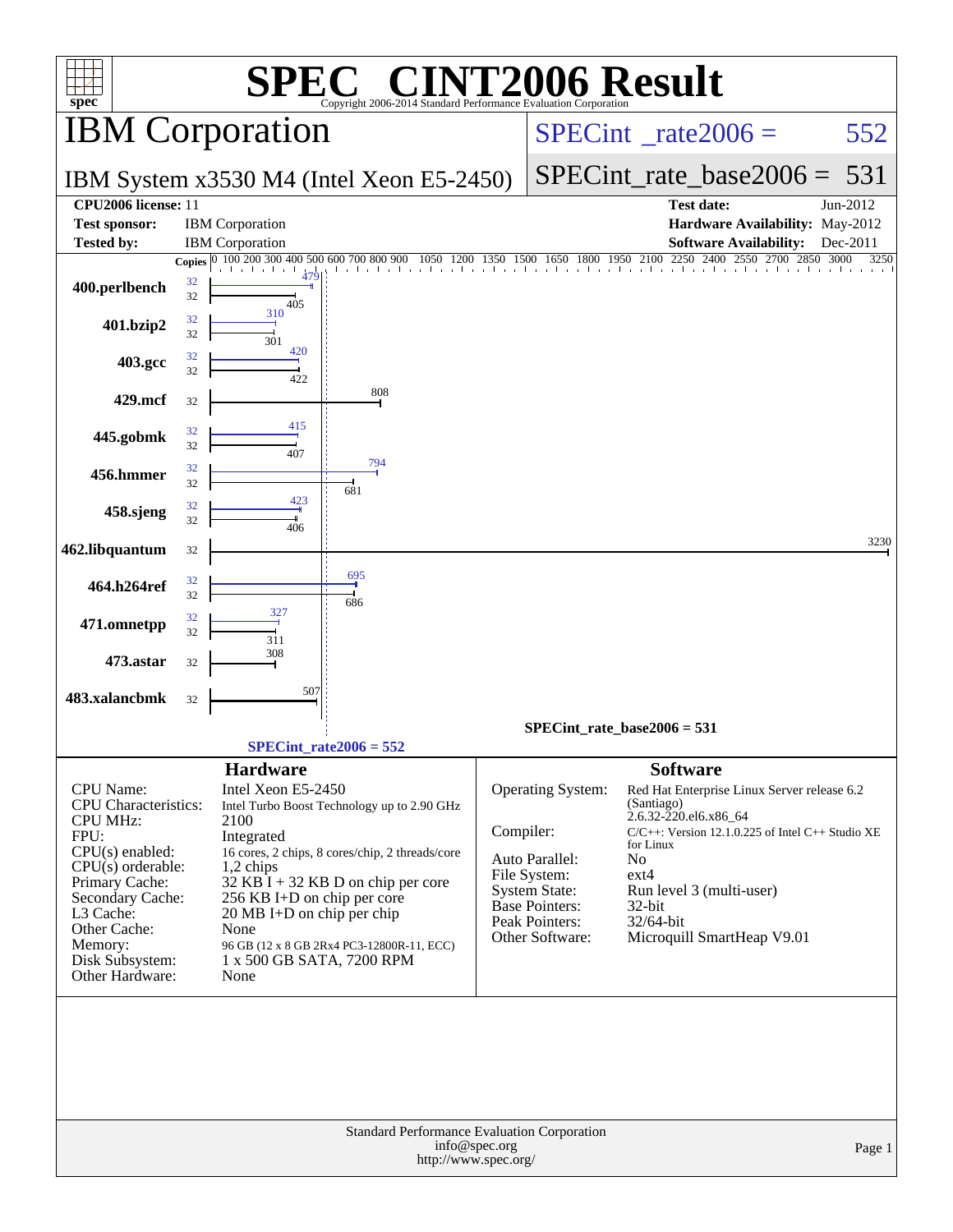

### IBM Corporation

#### SPECint rate $2006 = 552$

IBM System x3530 M4 (Intel Xeon E5-2450)

[SPECint\\_rate\\_base2006 =](http://www.spec.org/auto/cpu2006/Docs/result-fields.html#SPECintratebase2006)  $531$ 

#### **[CPU2006 license:](http://www.spec.org/auto/cpu2006/Docs/result-fields.html#CPU2006license)** 11 **[Test date:](http://www.spec.org/auto/cpu2006/Docs/result-fields.html#Testdate)** Jun-2012

**[Test sponsor:](http://www.spec.org/auto/cpu2006/Docs/result-fields.html#Testsponsor)** IBM Corporation **[Hardware Availability:](http://www.spec.org/auto/cpu2006/Docs/result-fields.html#HardwareAvailability)** May-2012 **[Tested by:](http://www.spec.org/auto/cpu2006/Docs/result-fields.html#Testedby)** IBM Corporation **[Software Availability:](http://www.spec.org/auto/cpu2006/Docs/result-fields.html#SoftwareAvailability)** Dec-2011

#### **[Results Table](http://www.spec.org/auto/cpu2006/Docs/result-fields.html#ResultsTable)**

|                                                                                                          | <b>Base</b>   |                |       |                |       |                |       | <b>Peak</b>   |                |              |                |              |                |              |
|----------------------------------------------------------------------------------------------------------|---------------|----------------|-------|----------------|-------|----------------|-------|---------------|----------------|--------------|----------------|--------------|----------------|--------------|
| <b>Benchmark</b>                                                                                         | <b>Copies</b> | <b>Seconds</b> | Ratio | <b>Seconds</b> | Ratio | <b>Seconds</b> | Ratio | <b>Copies</b> | <b>Seconds</b> | <b>Ratio</b> | <b>Seconds</b> | <b>Ratio</b> | <b>Seconds</b> | <b>Ratio</b> |
| 400.perlbench                                                                                            | 32            | 771            | 406   | 771            | 405   | 772            | 405   | 32            | 653            | 478          | 653            | 479          | 645            | 485          |
| 401.bzip2                                                                                                | 32            | 1025           | 301   | 1024           | 301   | 1025           | 301   | 32            | 998            | 309          | 996            | 310          | 997            | 310          |
| $403.\mathrm{gcc}$                                                                                       | 32            | 611            | 422   | 610            | 422   | 613            | 420   | 32            | 613            | 420          | 612            | 421          | 613            | 420          |
| $429$ .mcf                                                                                               | 32            | 360            | 810   | 361            | 808   | 362            | 805   | 32            | 360            | 810          | 361            | 808          | 362            | 805          |
| $445$ .gobmk                                                                                             | 32            | 826            | 406   | 824            | 407   | 824            | 407   | 32            | 808            | 416          | 809            | 415          | 808            | 415          |
| 456.hmmer                                                                                                | 32            | 440            | 678   | 437            | 683   | 439            | 681   | 32            | 376            | 794          | 377            | 793          | 376            | 794          |
| $458$ .sjeng                                                                                             | 32            | 957            | 405   | 943            | 411   | 954            | 406   | 32            | 916            | 423          | 897            | 432          | 917            | 422          |
| 462.libquantum                                                                                           | 32            | 206            | 3220  | 206            | 3230  | 205            | 3230  | 32            | 206            | 3220         | 206            | 3230         | 205            | 3230         |
| 464.h264ref                                                                                              | 32            | 1031           | 687   | 1032           | 686   | 1039           | 681   | 32            | 1025           | 691          | 1015           | 697          | 1018           | 695          |
| 471.omnetpp                                                                                              | 32            | 642            | 311   | 642            | 311   | 641            | 312   | 32            | 612            | 327          | 611            | 327          | 612            | 327          |
| $473$ . astar                                                                                            | 32            | 729            | 308   | 728            | 308   | 730            | 308   | 32            | 729            | 308          | 728            | 308          | 730            | 308          |
| 483.xalancbmk                                                                                            | 32            | 436            | 507   | 437            | 506   | 436            | 507   | 32            | 436            | 507          | 437            | 506          | 436            | 507          |
| Results appear in the order in which they were run. Bold underlined text indicates a median measurement. |               |                |       |                |       |                |       |               |                |              |                |              |                |              |

#### **[Submit Notes](http://www.spec.org/auto/cpu2006/Docs/result-fields.html#SubmitNotes)**

 The numactl mechanism was used to bind copies to processors. The config file option 'submit' was used to generate numactl commands to bind each copy to a specific processor. For details, please see the config file.

#### **[Operating System Notes](http://www.spec.org/auto/cpu2006/Docs/result-fields.html#OperatingSystemNotes)**

 Stack size set to unlimited using "ulimit -s unlimited" Zone reclaim mode enabled with: echo 1 > /proc/sys/vm/zone\_reclaim\_mode

#### **[Platform Notes](http://www.spec.org/auto/cpu2006/Docs/result-fields.html#PlatformNotes)**

Standard Performance Evaluation Corporation BIOS setting: Operating Mode set to Maximum Performance Sysinfo program /root/SPECcpu-v1.2/config/sysinfo.rev6800 \$Rev: 6800 \$ \$Date:: 2011-10-11 #\$ 6f2ebdff5032aaa42e583f96b07f99d3 running on localhost.localdomain Fri Jun 29 11:50:31 2012 This section contains SUT (System Under Test) info as seen by some common utilities. To remove or add to this section, see: <http://www.spec.org/cpu2006/Docs/config.html#sysinfo> From /proc/cpuinfo model name : Intel(R) Xeon(R) CPU E5-2450 0 @ 2.10GHz 2 "physical id"s (chips) 32 "processors" cores, siblings (Caution: counting these is hw and system dependent. The Continued on next page

[info@spec.org](mailto:info@spec.org) <http://www.spec.org/>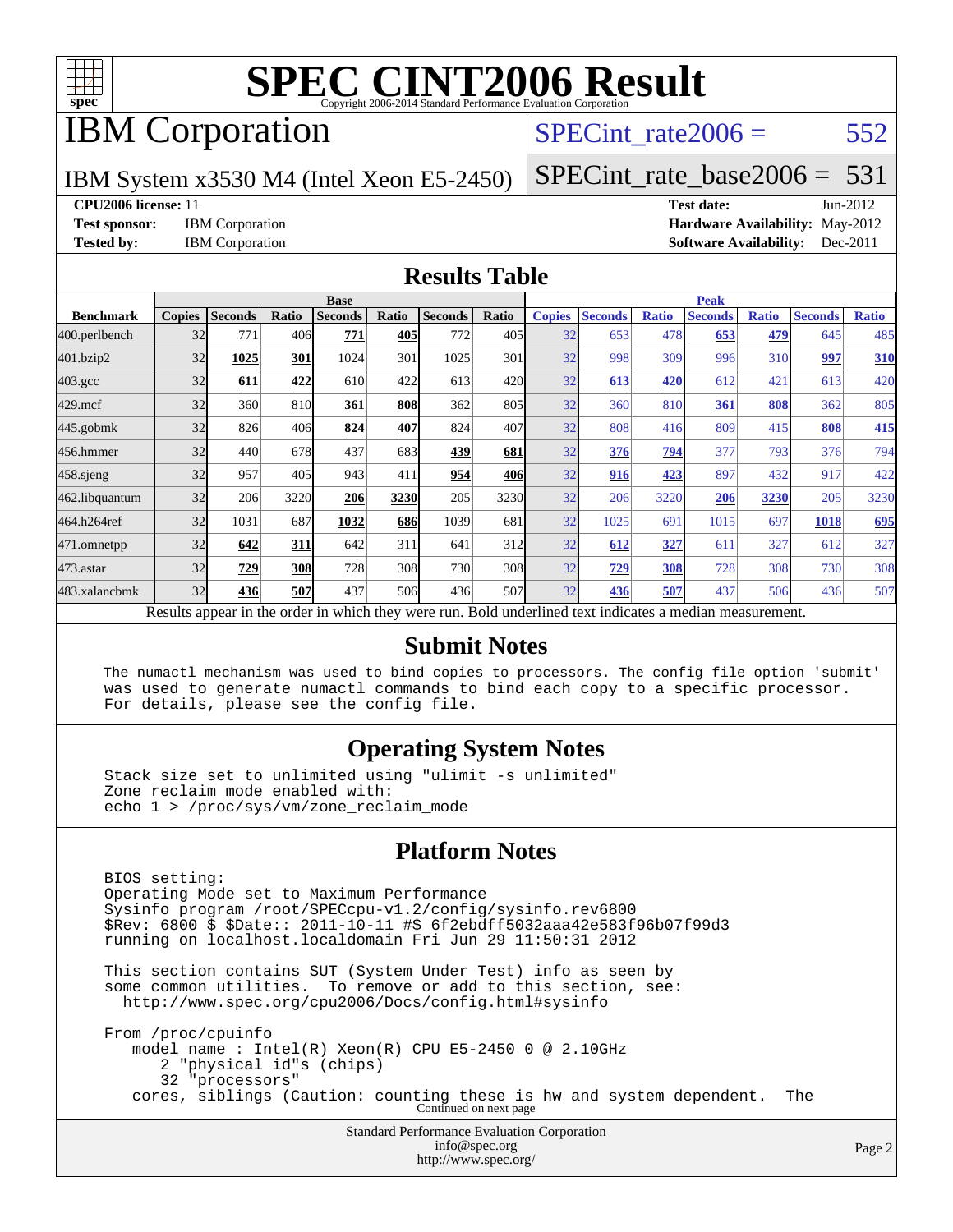

IBM Corporation

IBM System x3530 M4 (Intel Xeon E5-2450)

SPECint rate $2006 = 552$ 

[SPECint\\_rate\\_base2006 =](http://www.spec.org/auto/cpu2006/Docs/result-fields.html#SPECintratebase2006)  $531$ 

**[Test sponsor:](http://www.spec.org/auto/cpu2006/Docs/result-fields.html#Testsponsor)** IBM Corporation **[Hardware Availability:](http://www.spec.org/auto/cpu2006/Docs/result-fields.html#HardwareAvailability)** May-2012

**[CPU2006 license:](http://www.spec.org/auto/cpu2006/Docs/result-fields.html#CPU2006license)** 11 **[Test date:](http://www.spec.org/auto/cpu2006/Docs/result-fields.html#Testdate)** Jun-2012 **[Tested by:](http://www.spec.org/auto/cpu2006/Docs/result-fields.html#Testedby)** IBM Corporation **IBM** Corporation **[Software Availability:](http://www.spec.org/auto/cpu2006/Docs/result-fields.html#SoftwareAvailability)** Dec-2011

#### **[Platform Notes \(Continued\)](http://www.spec.org/auto/cpu2006/Docs/result-fields.html#PlatformNotes)**

 following excerpts from /proc/cpuinfo might not be reliable. Use with caution.) cpu cores : 8 siblings : 16 physical 0: cores 0 1 2 3 4 5 6 7 physical 1: cores 0 1 2 3 4 5 6 7 cache size : 20480 KB From /proc/meminfo MemTotal: 99042040 kB HugePages\_Total: 0 Hugepagesize: 2048 kB /usr/bin/lsb\_release -d Red Hat Enterprise Linux Server release 6.2 (Santiago) From /etc/\*release\* /etc/\*version\* redhat-release: Red Hat Enterprise Linux Server release 6.2 (Santiago) system-release: Red Hat Enterprise Linux Server release 6.2 (Santiago) system-release-cpe: cpe:/o:redhat:enterprise\_linux:6server:ga:server uname -a: Linux localhost.localdomain 2.6.32-220.el6.x86\_64 #1 SMP Wed Nov 9 08:03:13 EST 2011 x86\_64 x86\_64 x86\_64 GNU/Linux run-level 3 Jun 29 11:44 SPEC is set to: /root/SPECcpu-v1.2<br>Filesystem Type Size Use Filesystem Type Size Used Avail Use% Mounted on /dev/mapper/vg\_x3530m4-lv\_root ext4 133G 13G 114G 10% / Additional information from dmidecode: Memory: 12x Samsung M393B1K70DH0-CK0 8 GB 1600 MHz 2 rank (End of data from sysinfo program)

#### **[General Notes](http://www.spec.org/auto/cpu2006/Docs/result-fields.html#GeneralNotes)**

Environment variables set by runspec before the start of the run: LD\_LIBRARY\_PATH = "/root/SPECcpu-v1.2/libs/32:/root/SPECcpu-v1.2/libs/64" Binaries compiled on a system with 1x Core i7-860 CPU + 8GB memory using RHEL5.5 Transparent Huge Pages enabled with: echo always > /sys/kernel/mm/redhat\_transparent\_hugepage/enabled Filesystem page cache cleared with: echo 1> /proc/sys/vm/drop\_caches runspec command invoked through numactl i.e.: numactl --interleave=all runspec <etc>

> Standard Performance Evaluation Corporation [info@spec.org](mailto:info@spec.org) <http://www.spec.org/>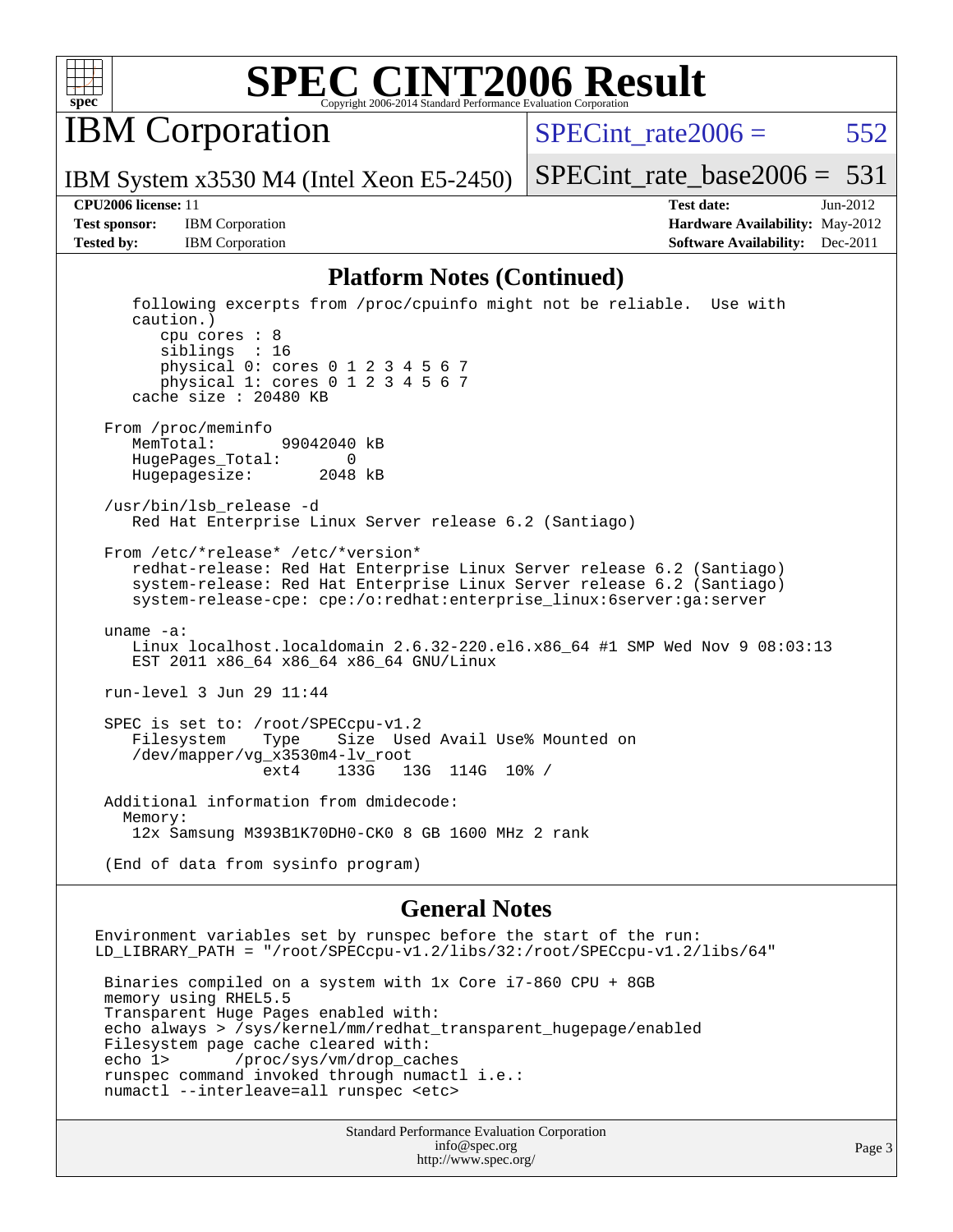

## IBM Corporation

SPECint rate $2006 = 552$ 

[SPECint\\_rate\\_base2006 =](http://www.spec.org/auto/cpu2006/Docs/result-fields.html#SPECintratebase2006)  $531$ 

IBM System x3530 M4 (Intel Xeon E5-2450)

**[Test sponsor:](http://www.spec.org/auto/cpu2006/Docs/result-fields.html#Testsponsor)** IBM Corporation **[Hardware Availability:](http://www.spec.org/auto/cpu2006/Docs/result-fields.html#HardwareAvailability)** May-2012

**[CPU2006 license:](http://www.spec.org/auto/cpu2006/Docs/result-fields.html#CPU2006license)** 11 **[Test date:](http://www.spec.org/auto/cpu2006/Docs/result-fields.html#Testdate)** Jun-2012 **[Tested by:](http://www.spec.org/auto/cpu2006/Docs/result-fields.html#Testedby)** IBM Corporation **[Software Availability:](http://www.spec.org/auto/cpu2006/Docs/result-fields.html#SoftwareAvailability)** Dec-2011

### **[Base Compiler Invocation](http://www.spec.org/auto/cpu2006/Docs/result-fields.html#BaseCompilerInvocation)**

[C benchmarks](http://www.spec.org/auto/cpu2006/Docs/result-fields.html#Cbenchmarks):  $\text{icc}$   $-\text{m32}$ 

[C++ benchmarks:](http://www.spec.org/auto/cpu2006/Docs/result-fields.html#CXXbenchmarks) [icpc -m32](http://www.spec.org/cpu2006/results/res2012q3/cpu2006-20120710-23545.flags.html#user_CXXbase_intel_icpc_4e5a5ef1a53fd332b3c49e69c3330699)

#### **[Base Portability Flags](http://www.spec.org/auto/cpu2006/Docs/result-fields.html#BasePortabilityFlags)**

 400.perlbench: [-DSPEC\\_CPU\\_LINUX\\_IA32](http://www.spec.org/cpu2006/results/res2012q3/cpu2006-20120710-23545.flags.html#b400.perlbench_baseCPORTABILITY_DSPEC_CPU_LINUX_IA32) 462.libquantum: [-DSPEC\\_CPU\\_LINUX](http://www.spec.org/cpu2006/results/res2012q3/cpu2006-20120710-23545.flags.html#b462.libquantum_baseCPORTABILITY_DSPEC_CPU_LINUX) 483.xalancbmk: [-DSPEC\\_CPU\\_LINUX](http://www.spec.org/cpu2006/results/res2012q3/cpu2006-20120710-23545.flags.html#b483.xalancbmk_baseCXXPORTABILITY_DSPEC_CPU_LINUX)

### **[Base Optimization Flags](http://www.spec.org/auto/cpu2006/Docs/result-fields.html#BaseOptimizationFlags)**

[C benchmarks](http://www.spec.org/auto/cpu2006/Docs/result-fields.html#Cbenchmarks):

[-xSSE4.2](http://www.spec.org/cpu2006/results/res2012q3/cpu2006-20120710-23545.flags.html#user_CCbase_f-xSSE42_f91528193cf0b216347adb8b939d4107) [-ipo](http://www.spec.org/cpu2006/results/res2012q3/cpu2006-20120710-23545.flags.html#user_CCbase_f-ipo) [-O3](http://www.spec.org/cpu2006/results/res2012q3/cpu2006-20120710-23545.flags.html#user_CCbase_f-O3) [-no-prec-div](http://www.spec.org/cpu2006/results/res2012q3/cpu2006-20120710-23545.flags.html#user_CCbase_f-no-prec-div) [-opt-prefetch](http://www.spec.org/cpu2006/results/res2012q3/cpu2006-20120710-23545.flags.html#user_CCbase_f-opt-prefetch) [-opt-mem-layout-trans=3](http://www.spec.org/cpu2006/results/res2012q3/cpu2006-20120710-23545.flags.html#user_CCbase_f-opt-mem-layout-trans_a7b82ad4bd7abf52556d4961a2ae94d5)

[C++ benchmarks:](http://www.spec.org/auto/cpu2006/Docs/result-fields.html#CXXbenchmarks)

[-xSSE4.2](http://www.spec.org/cpu2006/results/res2012q3/cpu2006-20120710-23545.flags.html#user_CXXbase_f-xSSE42_f91528193cf0b216347adb8b939d4107) [-ipo](http://www.spec.org/cpu2006/results/res2012q3/cpu2006-20120710-23545.flags.html#user_CXXbase_f-ipo) [-O3](http://www.spec.org/cpu2006/results/res2012q3/cpu2006-20120710-23545.flags.html#user_CXXbase_f-O3) [-no-prec-div](http://www.spec.org/cpu2006/results/res2012q3/cpu2006-20120710-23545.flags.html#user_CXXbase_f-no-prec-div) [-opt-prefetch](http://www.spec.org/cpu2006/results/res2012q3/cpu2006-20120710-23545.flags.html#user_CXXbase_f-opt-prefetch) [-opt-mem-layout-trans=3](http://www.spec.org/cpu2006/results/res2012q3/cpu2006-20120710-23545.flags.html#user_CXXbase_f-opt-mem-layout-trans_a7b82ad4bd7abf52556d4961a2ae94d5) [-Wl,-z,muldefs](http://www.spec.org/cpu2006/results/res2012q3/cpu2006-20120710-23545.flags.html#user_CXXbase_link_force_multiple1_74079c344b956b9658436fd1b6dd3a8a) [-L/smartheap -lsmartheap](http://www.spec.org/cpu2006/results/res2012q3/cpu2006-20120710-23545.flags.html#user_CXXbase_SmartHeap_7c9e394a5779e1a7fec7c221e123830c)

#### **[Base Other Flags](http://www.spec.org/auto/cpu2006/Docs/result-fields.html#BaseOtherFlags)**

[C benchmarks](http://www.spec.org/auto/cpu2006/Docs/result-fields.html#Cbenchmarks):

403.gcc: [-Dalloca=\\_alloca](http://www.spec.org/cpu2006/results/res2012q3/cpu2006-20120710-23545.flags.html#b403.gcc_baseEXTRA_CFLAGS_Dalloca_be3056838c12de2578596ca5467af7f3)

### **[Peak Compiler Invocation](http://www.spec.org/auto/cpu2006/Docs/result-fields.html#PeakCompilerInvocation)**

[C benchmarks \(except as noted below\)](http://www.spec.org/auto/cpu2006/Docs/result-fields.html#Cbenchmarksexceptasnotedbelow): [icc -m32](http://www.spec.org/cpu2006/results/res2012q3/cpu2006-20120710-23545.flags.html#user_CCpeak_intel_icc_5ff4a39e364c98233615fdd38438c6f2) 400.perlbench: [icc -m64](http://www.spec.org/cpu2006/results/res2012q3/cpu2006-20120710-23545.flags.html#user_peakCCLD400_perlbench_intel_icc_64bit_bda6cc9af1fdbb0edc3795bac97ada53) 401.bzip2: [icc -m64](http://www.spec.org/cpu2006/results/res2012q3/cpu2006-20120710-23545.flags.html#user_peakCCLD401_bzip2_intel_icc_64bit_bda6cc9af1fdbb0edc3795bac97ada53)

456.hmmer: [icc -m64](http://www.spec.org/cpu2006/results/res2012q3/cpu2006-20120710-23545.flags.html#user_peakCCLD456_hmmer_intel_icc_64bit_bda6cc9af1fdbb0edc3795bac97ada53)

458.sjeng: [icc -m64](http://www.spec.org/cpu2006/results/res2012q3/cpu2006-20120710-23545.flags.html#user_peakCCLD458_sjeng_intel_icc_64bit_bda6cc9af1fdbb0edc3795bac97ada53)

```
C++ benchmarks: 
icpc -m32
```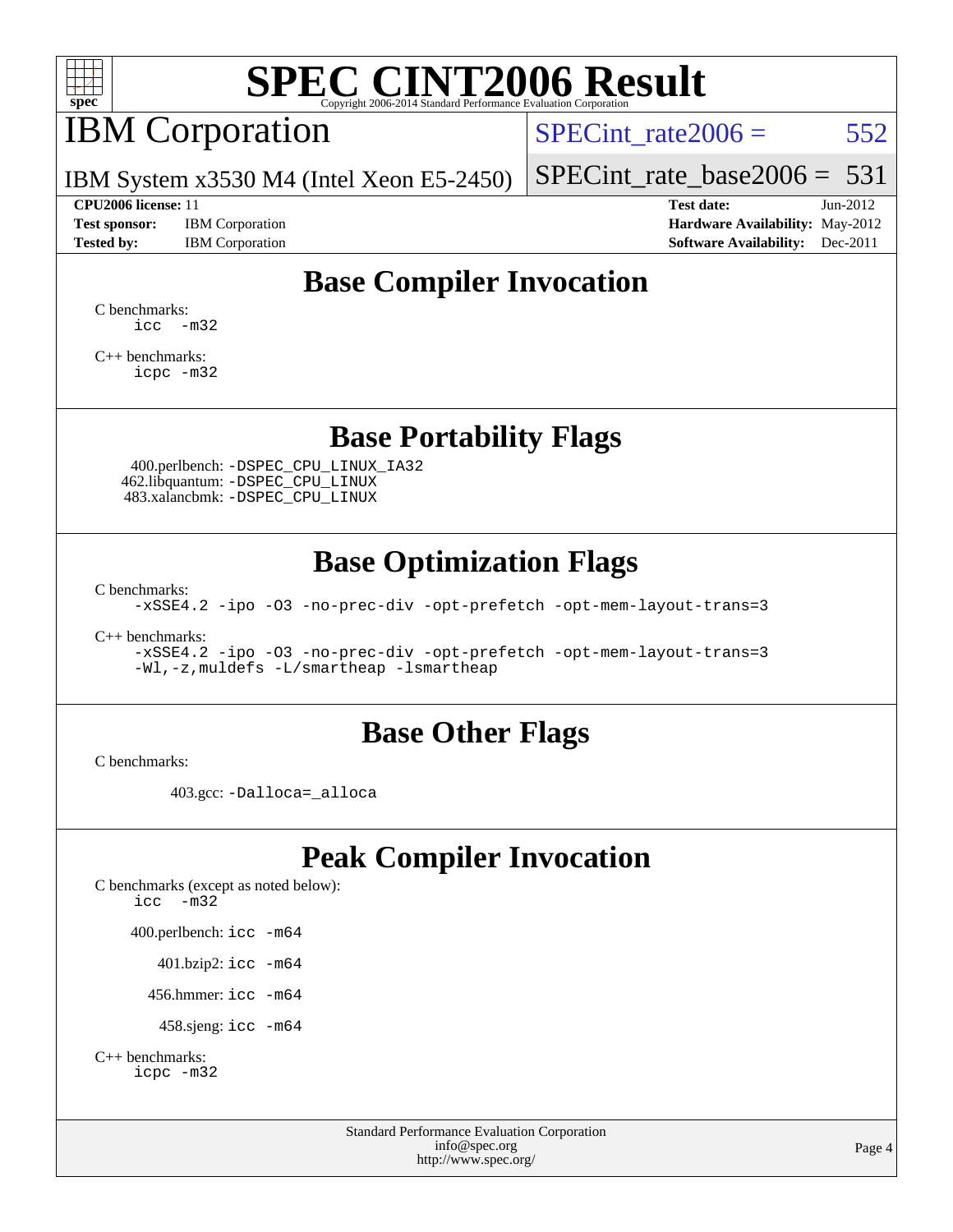

IBM Corporation

SPECint rate $2006 = 552$ 

IBM System x3530 M4 (Intel Xeon E5-2450)

[SPECint\\_rate\\_base2006 =](http://www.spec.org/auto/cpu2006/Docs/result-fields.html#SPECintratebase2006)  $531$ 

**[CPU2006 license:](http://www.spec.org/auto/cpu2006/Docs/result-fields.html#CPU2006license)** 11 **[Test date:](http://www.spec.org/auto/cpu2006/Docs/result-fields.html#Testdate)** Jun-2012 **[Test sponsor:](http://www.spec.org/auto/cpu2006/Docs/result-fields.html#Testsponsor)** IBM Corporation **[Hardware Availability:](http://www.spec.org/auto/cpu2006/Docs/result-fields.html#HardwareAvailability)** May-2012 **[Tested by:](http://www.spec.org/auto/cpu2006/Docs/result-fields.html#Testedby)** IBM Corporation **[Software Availability:](http://www.spec.org/auto/cpu2006/Docs/result-fields.html#SoftwareAvailability)** Dec-2011

#### **[Peak Portability Flags](http://www.spec.org/auto/cpu2006/Docs/result-fields.html#PeakPortabilityFlags)**

 400.perlbench: [-DSPEC\\_CPU\\_LP64](http://www.spec.org/cpu2006/results/res2012q3/cpu2006-20120710-23545.flags.html#b400.perlbench_peakCPORTABILITY_DSPEC_CPU_LP64) [-DSPEC\\_CPU\\_LINUX\\_X64](http://www.spec.org/cpu2006/results/res2012q3/cpu2006-20120710-23545.flags.html#b400.perlbench_peakCPORTABILITY_DSPEC_CPU_LINUX_X64) 401.bzip2: [-DSPEC\\_CPU\\_LP64](http://www.spec.org/cpu2006/results/res2012q3/cpu2006-20120710-23545.flags.html#suite_peakCPORTABILITY401_bzip2_DSPEC_CPU_LP64) 456.hmmer: [-DSPEC\\_CPU\\_LP64](http://www.spec.org/cpu2006/results/res2012q3/cpu2006-20120710-23545.flags.html#suite_peakCPORTABILITY456_hmmer_DSPEC_CPU_LP64) 458.sjeng: [-DSPEC\\_CPU\\_LP64](http://www.spec.org/cpu2006/results/res2012q3/cpu2006-20120710-23545.flags.html#suite_peakCPORTABILITY458_sjeng_DSPEC_CPU_LP64) 462.libquantum: [-DSPEC\\_CPU\\_LINUX](http://www.spec.org/cpu2006/results/res2012q3/cpu2006-20120710-23545.flags.html#b462.libquantum_peakCPORTABILITY_DSPEC_CPU_LINUX) 483.xalancbmk: [-DSPEC\\_CPU\\_LINUX](http://www.spec.org/cpu2006/results/res2012q3/cpu2006-20120710-23545.flags.html#b483.xalancbmk_peakCXXPORTABILITY_DSPEC_CPU_LINUX)

### **[Peak Optimization Flags](http://www.spec.org/auto/cpu2006/Docs/result-fields.html#PeakOptimizationFlags)**

[C benchmarks](http://www.spec.org/auto/cpu2006/Docs/result-fields.html#Cbenchmarks):

 400.perlbench: [-xSSE4.2](http://www.spec.org/cpu2006/results/res2012q3/cpu2006-20120710-23545.flags.html#user_peakPASS2_CFLAGSPASS2_LDCFLAGS400_perlbench_f-xSSE42_f91528193cf0b216347adb8b939d4107)(pass 2) [-prof-gen](http://www.spec.org/cpu2006/results/res2012q3/cpu2006-20120710-23545.flags.html#user_peakPASS1_CFLAGSPASS1_LDCFLAGS400_perlbench_prof_gen_e43856698f6ca7b7e442dfd80e94a8fc)(pass 1) [-ipo](http://www.spec.org/cpu2006/results/res2012q3/cpu2006-20120710-23545.flags.html#user_peakPASS2_CFLAGSPASS2_LDCFLAGS400_perlbench_f-ipo)(pass 2) [-O3](http://www.spec.org/cpu2006/results/res2012q3/cpu2006-20120710-23545.flags.html#user_peakPASS2_CFLAGSPASS2_LDCFLAGS400_perlbench_f-O3)(pass 2) [-no-prec-div](http://www.spec.org/cpu2006/results/res2012q3/cpu2006-20120710-23545.flags.html#user_peakPASS2_CFLAGSPASS2_LDCFLAGS400_perlbench_f-no-prec-div)(pass 2) [-prof-use](http://www.spec.org/cpu2006/results/res2012q3/cpu2006-20120710-23545.flags.html#user_peakPASS2_CFLAGSPASS2_LDCFLAGS400_perlbench_prof_use_bccf7792157ff70d64e32fe3e1250b55)(pass 2) [-auto-ilp32](http://www.spec.org/cpu2006/results/res2012q3/cpu2006-20120710-23545.flags.html#user_peakCOPTIMIZE400_perlbench_f-auto-ilp32)  $401.bzip2: -xSSE4.2(pass 2) -prof-qen(pass 1) -ipo(pass 2)$  $401.bzip2: -xSSE4.2(pass 2) -prof-qen(pass 1) -ipo(pass 2)$  $401.bzip2: -xSSE4.2(pass 2) -prof-qen(pass 1) -ipo(pass 2)$  $401.bzip2: -xSSE4.2(pass 2) -prof-qen(pass 1) -ipo(pass 2)$  $401.bzip2: -xSSE4.2(pass 2) -prof-qen(pass 1) -ipo(pass 2)$ [-O3](http://www.spec.org/cpu2006/results/res2012q3/cpu2006-20120710-23545.flags.html#user_peakPASS2_CFLAGSPASS2_LDCFLAGS401_bzip2_f-O3)(pass 2) [-no-prec-div](http://www.spec.org/cpu2006/results/res2012q3/cpu2006-20120710-23545.flags.html#user_peakPASS2_CFLAGSPASS2_LDCFLAGS401_bzip2_f-no-prec-div)(pass 2) [-prof-use](http://www.spec.org/cpu2006/results/res2012q3/cpu2006-20120710-23545.flags.html#user_peakPASS2_CFLAGSPASS2_LDCFLAGS401_bzip2_prof_use_bccf7792157ff70d64e32fe3e1250b55)(pass 2) [-opt-prefetch](http://www.spec.org/cpu2006/results/res2012q3/cpu2006-20120710-23545.flags.html#user_peakCOPTIMIZE401_bzip2_f-opt-prefetch) [-auto-ilp32](http://www.spec.org/cpu2006/results/res2012q3/cpu2006-20120710-23545.flags.html#user_peakCOPTIMIZE401_bzip2_f-auto-ilp32) [-ansi-alias](http://www.spec.org/cpu2006/results/res2012q3/cpu2006-20120710-23545.flags.html#user_peakCOPTIMIZE401_bzip2_f-ansi-alias) 403.gcc: [-xSSE4.2](http://www.spec.org/cpu2006/results/res2012q3/cpu2006-20120710-23545.flags.html#user_peakCOPTIMIZE403_gcc_f-xSSE42_f91528193cf0b216347adb8b939d4107) [-ipo](http://www.spec.org/cpu2006/results/res2012q3/cpu2006-20120710-23545.flags.html#user_peakCOPTIMIZE403_gcc_f-ipo) [-O3](http://www.spec.org/cpu2006/results/res2012q3/cpu2006-20120710-23545.flags.html#user_peakCOPTIMIZE403_gcc_f-O3) [-no-prec-div](http://www.spec.org/cpu2006/results/res2012q3/cpu2006-20120710-23545.flags.html#user_peakCOPTIMIZE403_gcc_f-no-prec-div) 429.mcf: basepeak = yes 445.gobmk: [-xSSE4.2](http://www.spec.org/cpu2006/results/res2012q3/cpu2006-20120710-23545.flags.html#user_peakPASS2_CFLAGSPASS2_LDCFLAGS445_gobmk_f-xSSE42_f91528193cf0b216347adb8b939d4107)(pass 2) [-prof-gen](http://www.spec.org/cpu2006/results/res2012q3/cpu2006-20120710-23545.flags.html#user_peakPASS1_CFLAGSPASS1_LDCFLAGS445_gobmk_prof_gen_e43856698f6ca7b7e442dfd80e94a8fc)(pass 1) [-prof-use](http://www.spec.org/cpu2006/results/res2012q3/cpu2006-20120710-23545.flags.html#user_peakPASS2_CFLAGSPASS2_LDCFLAGS445_gobmk_prof_use_bccf7792157ff70d64e32fe3e1250b55)(pass 2) [-ansi-alias](http://www.spec.org/cpu2006/results/res2012q3/cpu2006-20120710-23545.flags.html#user_peakCOPTIMIZE445_gobmk_f-ansi-alias) [-opt-mem-layout-trans=3](http://www.spec.org/cpu2006/results/res2012q3/cpu2006-20120710-23545.flags.html#user_peakCOPTIMIZE445_gobmk_f-opt-mem-layout-trans_a7b82ad4bd7abf52556d4961a2ae94d5) 456.hmmer: [-xSSE4.2](http://www.spec.org/cpu2006/results/res2012q3/cpu2006-20120710-23545.flags.html#user_peakCOPTIMIZE456_hmmer_f-xSSE42_f91528193cf0b216347adb8b939d4107) [-ipo](http://www.spec.org/cpu2006/results/res2012q3/cpu2006-20120710-23545.flags.html#user_peakCOPTIMIZE456_hmmer_f-ipo) [-O3](http://www.spec.org/cpu2006/results/res2012q3/cpu2006-20120710-23545.flags.html#user_peakCOPTIMIZE456_hmmer_f-O3) [-no-prec-div](http://www.spec.org/cpu2006/results/res2012q3/cpu2006-20120710-23545.flags.html#user_peakCOPTIMIZE456_hmmer_f-no-prec-div) [-unroll2](http://www.spec.org/cpu2006/results/res2012q3/cpu2006-20120710-23545.flags.html#user_peakCOPTIMIZE456_hmmer_f-unroll_784dae83bebfb236979b41d2422d7ec2) [-auto-ilp32](http://www.spec.org/cpu2006/results/res2012q3/cpu2006-20120710-23545.flags.html#user_peakCOPTIMIZE456_hmmer_f-auto-ilp32) 458.sjeng: [-xSSE4.2](http://www.spec.org/cpu2006/results/res2012q3/cpu2006-20120710-23545.flags.html#user_peakPASS2_CFLAGSPASS2_LDCFLAGS458_sjeng_f-xSSE42_f91528193cf0b216347adb8b939d4107)(pass 2) [-prof-gen](http://www.spec.org/cpu2006/results/res2012q3/cpu2006-20120710-23545.flags.html#user_peakPASS1_CFLAGSPASS1_LDCFLAGS458_sjeng_prof_gen_e43856698f6ca7b7e442dfd80e94a8fc)(pass 1) [-ipo](http://www.spec.org/cpu2006/results/res2012q3/cpu2006-20120710-23545.flags.html#user_peakPASS2_CFLAGSPASS2_LDCFLAGS458_sjeng_f-ipo)(pass 2) [-O3](http://www.spec.org/cpu2006/results/res2012q3/cpu2006-20120710-23545.flags.html#user_peakPASS2_CFLAGSPASS2_LDCFLAGS458_sjeng_f-O3)(pass 2) [-no-prec-div](http://www.spec.org/cpu2006/results/res2012q3/cpu2006-20120710-23545.flags.html#user_peakPASS2_CFLAGSPASS2_LDCFLAGS458_sjeng_f-no-prec-div)(pass 2) [-prof-use](http://www.spec.org/cpu2006/results/res2012q3/cpu2006-20120710-23545.flags.html#user_peakPASS2_CFLAGSPASS2_LDCFLAGS458_sjeng_prof_use_bccf7792157ff70d64e32fe3e1250b55)(pass 2) [-unroll4](http://www.spec.org/cpu2006/results/res2012q3/cpu2006-20120710-23545.flags.html#user_peakCOPTIMIZE458_sjeng_f-unroll_4e5e4ed65b7fd20bdcd365bec371b81f) [-auto-ilp32](http://www.spec.org/cpu2006/results/res2012q3/cpu2006-20120710-23545.flags.html#user_peakCOPTIMIZE458_sjeng_f-auto-ilp32)  $462$ .libquantum: basepeak = yes 464.h264ref: [-xSSE4.2](http://www.spec.org/cpu2006/results/res2012q3/cpu2006-20120710-23545.flags.html#user_peakPASS2_CFLAGSPASS2_LDCFLAGS464_h264ref_f-xSSE42_f91528193cf0b216347adb8b939d4107)(pass 2) [-prof-gen](http://www.spec.org/cpu2006/results/res2012q3/cpu2006-20120710-23545.flags.html#user_peakPASS1_CFLAGSPASS1_LDCFLAGS464_h264ref_prof_gen_e43856698f6ca7b7e442dfd80e94a8fc)(pass 1) [-ipo](http://www.spec.org/cpu2006/results/res2012q3/cpu2006-20120710-23545.flags.html#user_peakPASS2_CFLAGSPASS2_LDCFLAGS464_h264ref_f-ipo)(pass 2) [-O3](http://www.spec.org/cpu2006/results/res2012q3/cpu2006-20120710-23545.flags.html#user_peakPASS2_CFLAGSPASS2_LDCFLAGS464_h264ref_f-O3)(pass 2) [-no-prec-div](http://www.spec.org/cpu2006/results/res2012q3/cpu2006-20120710-23545.flags.html#user_peakPASS2_CFLAGSPASS2_LDCFLAGS464_h264ref_f-no-prec-div)(pass 2) [-prof-use](http://www.spec.org/cpu2006/results/res2012q3/cpu2006-20120710-23545.flags.html#user_peakPASS2_CFLAGSPASS2_LDCFLAGS464_h264ref_prof_use_bccf7792157ff70d64e32fe3e1250b55)(pass 2) [-unroll2](http://www.spec.org/cpu2006/results/res2012q3/cpu2006-20120710-23545.flags.html#user_peakCOPTIMIZE464_h264ref_f-unroll_784dae83bebfb236979b41d2422d7ec2) [-ansi-alias](http://www.spec.org/cpu2006/results/res2012q3/cpu2006-20120710-23545.flags.html#user_peakCOPTIMIZE464_h264ref_f-ansi-alias) [C++ benchmarks:](http://www.spec.org/auto/cpu2006/Docs/result-fields.html#CXXbenchmarks) 471.omnetpp: [-xSSE4.2](http://www.spec.org/cpu2006/results/res2012q3/cpu2006-20120710-23545.flags.html#user_peakPASS2_CXXFLAGSPASS2_LDCXXFLAGS471_omnetpp_f-xSSE42_f91528193cf0b216347adb8b939d4107)(pass 2) [-prof-gen](http://www.spec.org/cpu2006/results/res2012q3/cpu2006-20120710-23545.flags.html#user_peakPASS1_CXXFLAGSPASS1_LDCXXFLAGS471_omnetpp_prof_gen_e43856698f6ca7b7e442dfd80e94a8fc)(pass 1) [-ipo](http://www.spec.org/cpu2006/results/res2012q3/cpu2006-20120710-23545.flags.html#user_peakPASS2_CXXFLAGSPASS2_LDCXXFLAGS471_omnetpp_f-ipo)(pass 2) [-O3](http://www.spec.org/cpu2006/results/res2012q3/cpu2006-20120710-23545.flags.html#user_peakPASS2_CXXFLAGSPASS2_LDCXXFLAGS471_omnetpp_f-O3)(pass 2) [-no-prec-div](http://www.spec.org/cpu2006/results/res2012q3/cpu2006-20120710-23545.flags.html#user_peakPASS2_CXXFLAGSPASS2_LDCXXFLAGS471_omnetpp_f-no-prec-div)(pass 2) [-prof-use](http://www.spec.org/cpu2006/results/res2012q3/cpu2006-20120710-23545.flags.html#user_peakPASS2_CXXFLAGSPASS2_LDCXXFLAGS471_omnetpp_prof_use_bccf7792157ff70d64e32fe3e1250b55)(pass 2) [-ansi-alias](http://www.spec.org/cpu2006/results/res2012q3/cpu2006-20120710-23545.flags.html#user_peakCXXOPTIMIZE471_omnetpp_f-ansi-alias) [-opt-ra-region-strategy=block](http://www.spec.org/cpu2006/results/res2012q3/cpu2006-20120710-23545.flags.html#user_peakCXXOPTIMIZE471_omnetpp_f-opt-ra-region-strategy_a0a37c372d03933b2a18d4af463c1f69) [-Wl,-z,muldefs](http://www.spec.org/cpu2006/results/res2012q3/cpu2006-20120710-23545.flags.html#user_peakEXTRA_LDFLAGS471_omnetpp_link_force_multiple1_74079c344b956b9658436fd1b6dd3a8a) [-L/smartheap -lsmartheap](http://www.spec.org/cpu2006/results/res2012q3/cpu2006-20120710-23545.flags.html#user_peakEXTRA_LIBS471_omnetpp_SmartHeap_7c9e394a5779e1a7fec7c221e123830c) 473.astar: basepeak = yes Continued on next page

> Standard Performance Evaluation Corporation [info@spec.org](mailto:info@spec.org) <http://www.spec.org/>